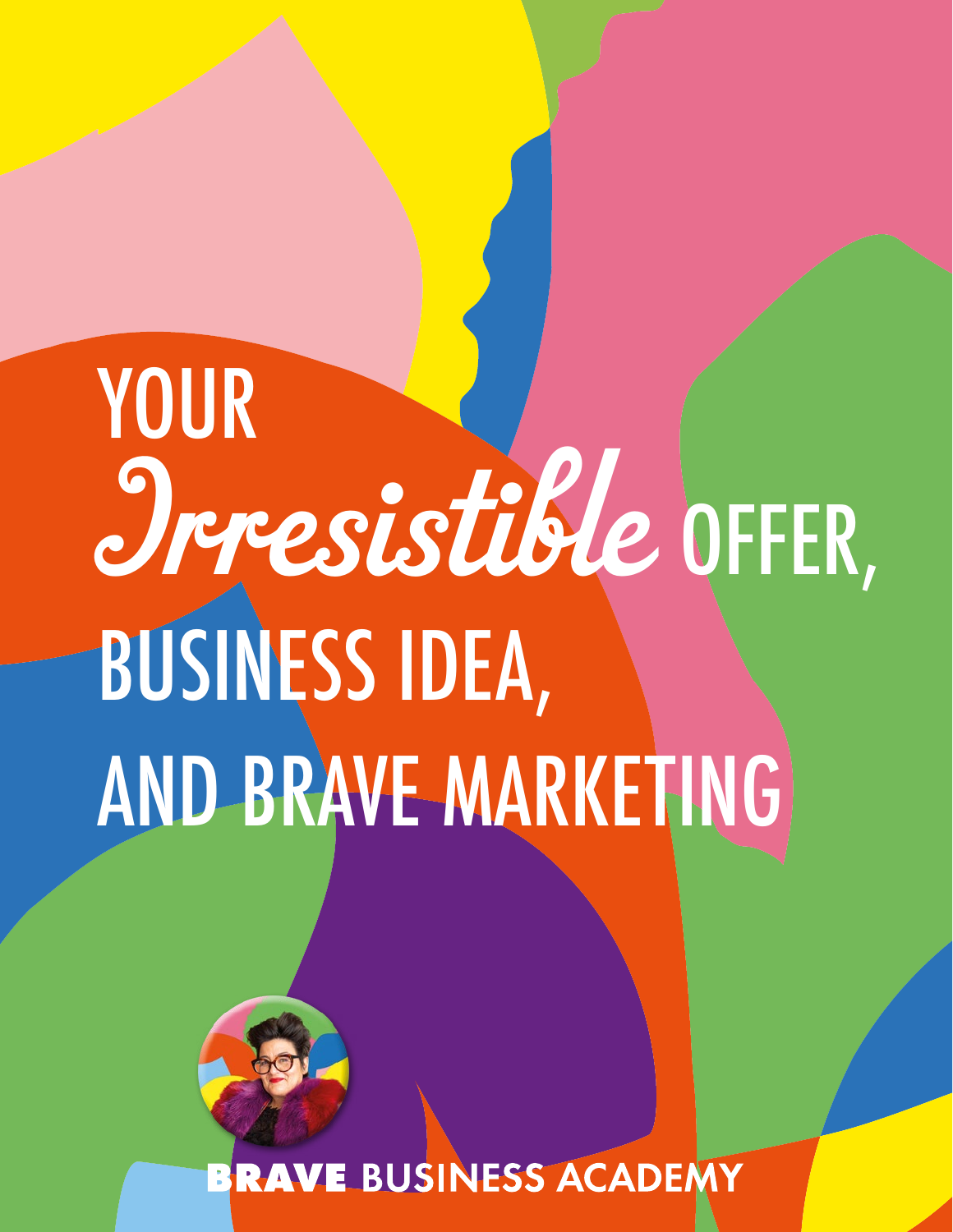

#### **Dear brave entrepreneur,**

### **How to use the Workbook.**

We care deeply about our precious planet so we made the pdf workbook printable as well as fillable for you. You can, but you don't have to print it.

When you open your workbook and want to fill it out digitally.

**1.** On your computer. Download the pdf file, it will open in Acrobat Reader and you can fill it out in the pdf, Save the pdf with a different name if you are done.

**2.** On **iPhone** or **iPad**. Open the file and start. If you can't work on it on your phone, download the free app **PDF Expert** from the App Store.

Open the PDF form. Tap a text field or checkbox and you're ready.

**3.** On your **Android device**. Open the Google Drive app. Tap the PDF you want to fill out. At the bottom, tap Fill out form.

*Every phone has different settings. Check first.*

#### **Copyright © 2020 by A Brave Brand and Esther de Charon de Saint Germain**

All rights reserved. This free workbook or any portion thereof may not be reproduced or used in any manner whatsoever without the express written permission of A Brave Brand, except for the use of brief quotations in a review.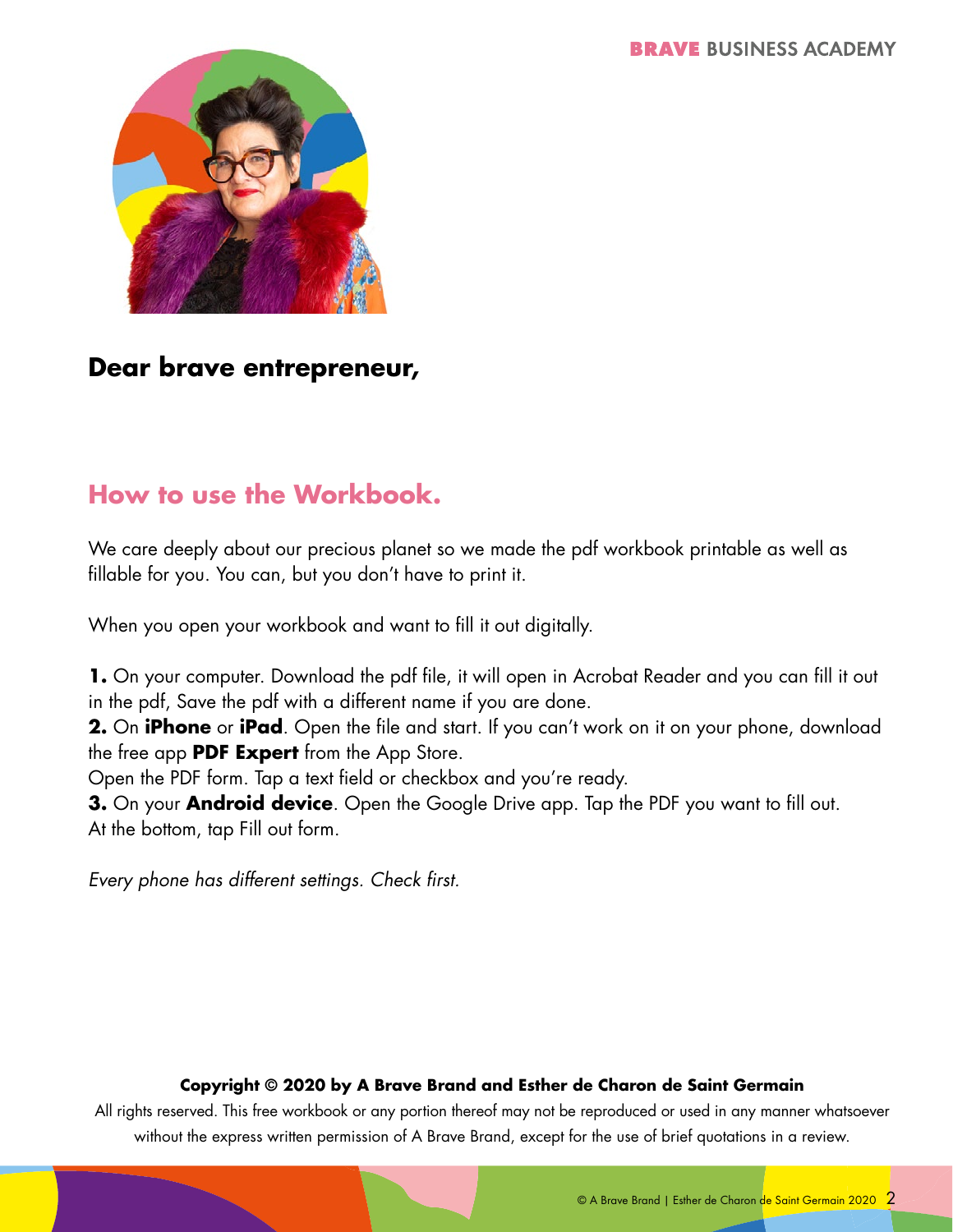## **YOUR IRRESISTIBLE OFFER, BUSINESS IDEA, AND BRAVE MARKETING**

#### **QUICK STARTER**

#### **YOU and YOUR BUSINESS**

Before you start your entrepreneurial journey you have to know how you are doing. This might be a new way of looking at it because you started your business as an act of love and passion.

But when you want to grow and thrive it's important that your business works for you. Instead of the other way around.

It's important that you start seeing your business as a very advanced well - oiled machine. All the wires and bolts need to be properly installed for it to work.

In stage Two of the Brave Business Academy, we look at what you have in place, what works, what makes your heart bloom and what weighs you down, what needs improving, so we can get you to your next destination?

*Are you up for that?*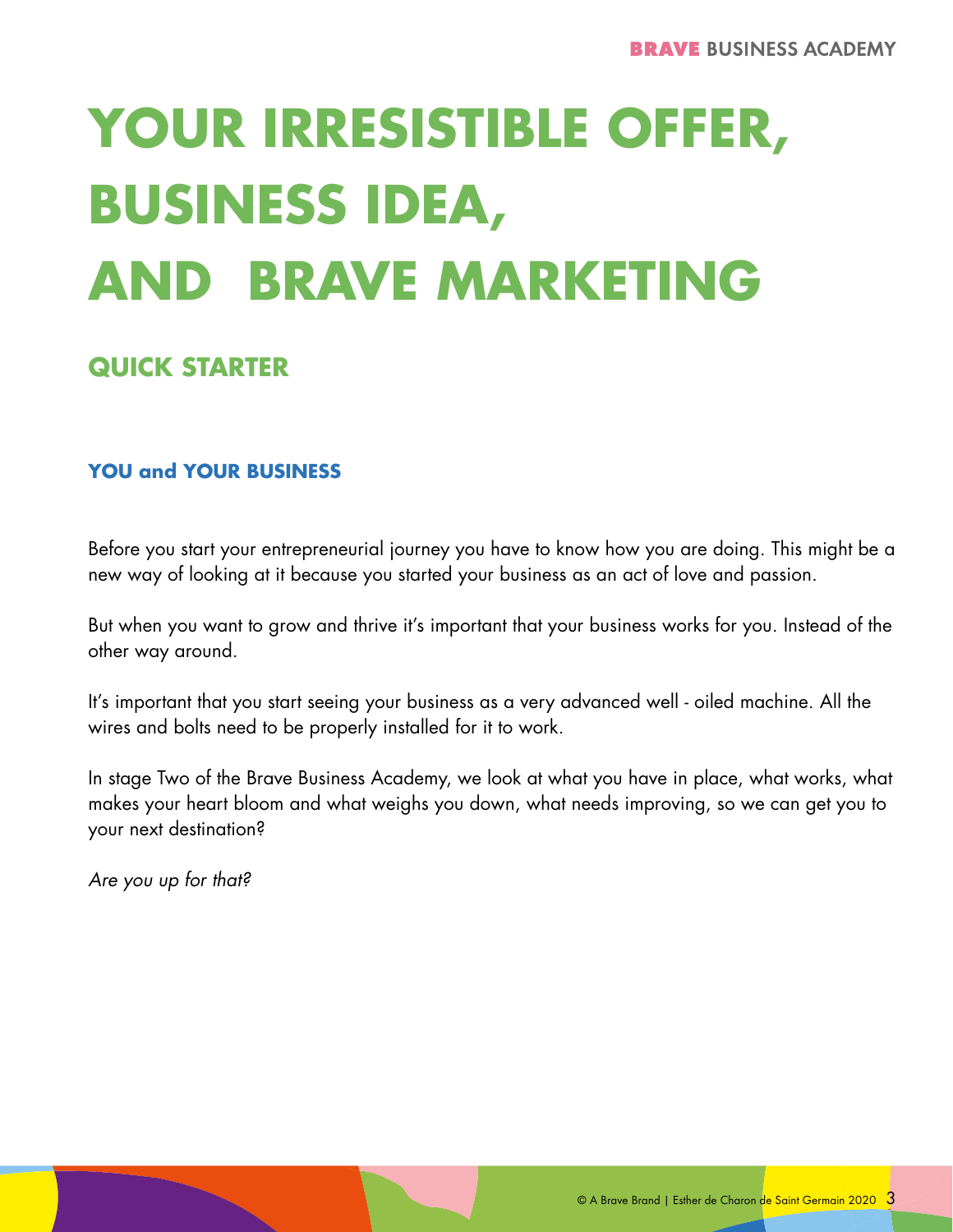I can't repeat this enough: go easy and soft on yourself.

Your profitable business and brand is being built over time and not in 6 weeks!

Everyone is at a different stage. Everyone has a different personality and everyone has a different Business Persona Constellation.

There is also something like Life. Having your period can lead to not feeling too good. A sick child can totally change your attention. Living in challenging circumstances can weigh you down.

Whatever you do. Do NOT jump in the buffet of Courses and Training in the Brave Business Academy Face Forward.

Because you're going to get really overwhelmed.

I want you to pick up a beautiful, small plate and add tiny bits of content to your plate. Eat it, taste it, enjoy it before you go back to the buffet.

*Will you do that?*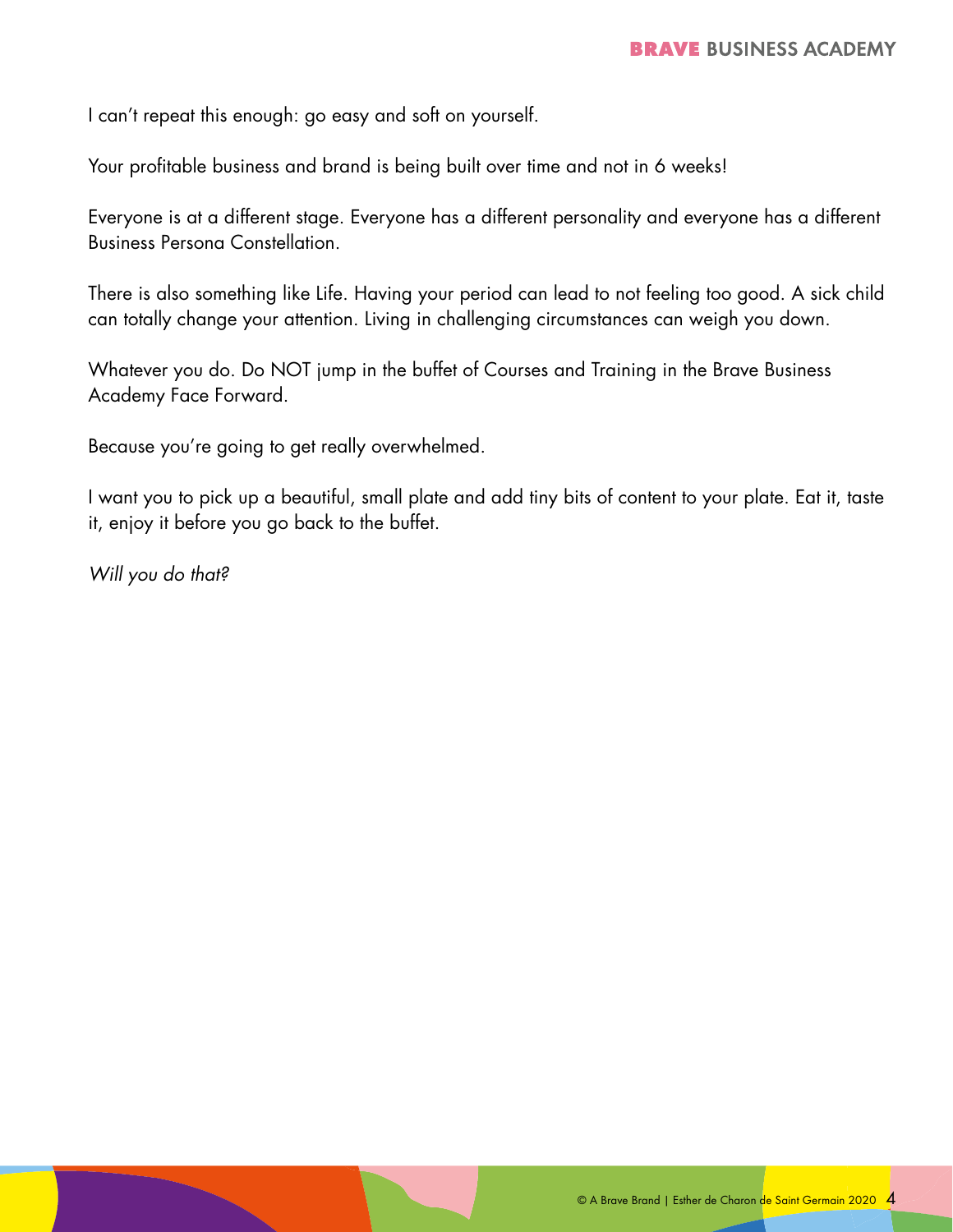Your business has many layers. Your business started - *maybe years ago and maybe last week* with You and a Big Desire.

That's why we start with the basics.

Maybe you're way past that early stage, but going back to the beginning will help you identify what works and what needs some extra love.

#### **Warning 1.**

Before you start, make space in your calendar to work on this project EVERY DAY. It is really easy to get distracted. Value your business enough to go through the ENTIRE process.

#### **Warning with a LOT OF LOVE 2.**

Go for IMPERFECT. The minute you notice you're in procrastination and 'it's not good enough' mode, stop whatever you're doing and infuse yourself with love.

LOADS of it.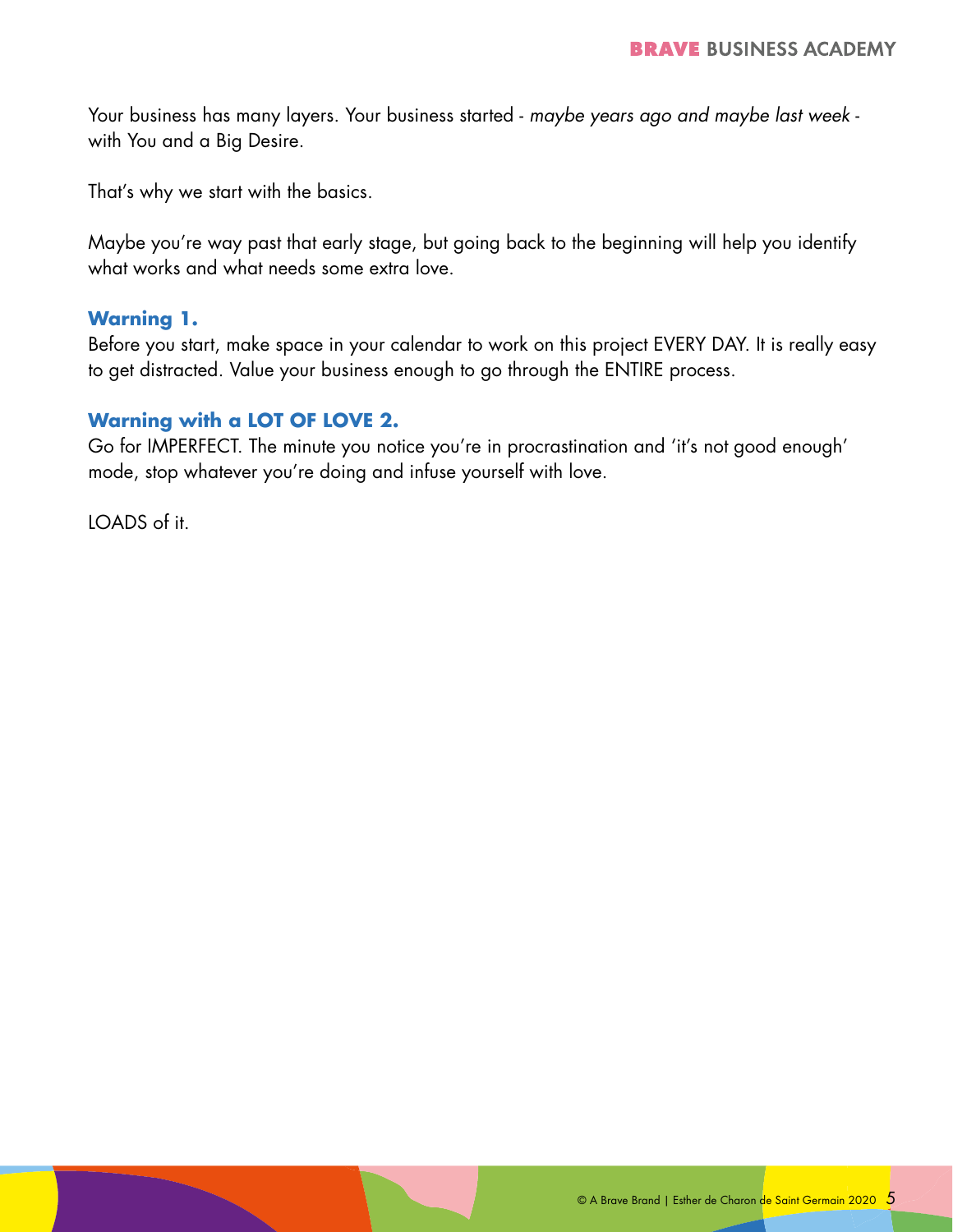### **A. Your Business Idea**

#### **Do you have a Super Clear Business Idea? ON A SCALE OF 1 - 5 1 is I have no idea and 5 is Yes, completely clear**

-> **Your business starts** with an idea that keeps you going for at least 5 years. It might not be a perfect idea, but starting is more important than waiting for perfection.

An idea that works is profitable, will make money soon, is simple and is something you would almost do for free (except you want to make lovely money with it).

If your ideas are still all over the place do a Brainstorm now, contact your accountability buddy and come up with 10 ideas … that will make money.

#### **EXAMPLE 1**

*Imagine you have an idea to sell handmade spoons. Do the numbers first.*

Do I have space to create spoons?

Will I love creating spoons 5 years from now?

What investments do I need to make before I can create 10 spoons?

How long does it take to create spoons?

What is my profit margin for 1 spoon?

What is my break-even point? *(The point that you actually make money)*

Do I only like creating or are you just as much in love with selling?

Do I like, respect and understand the needs of my buyers?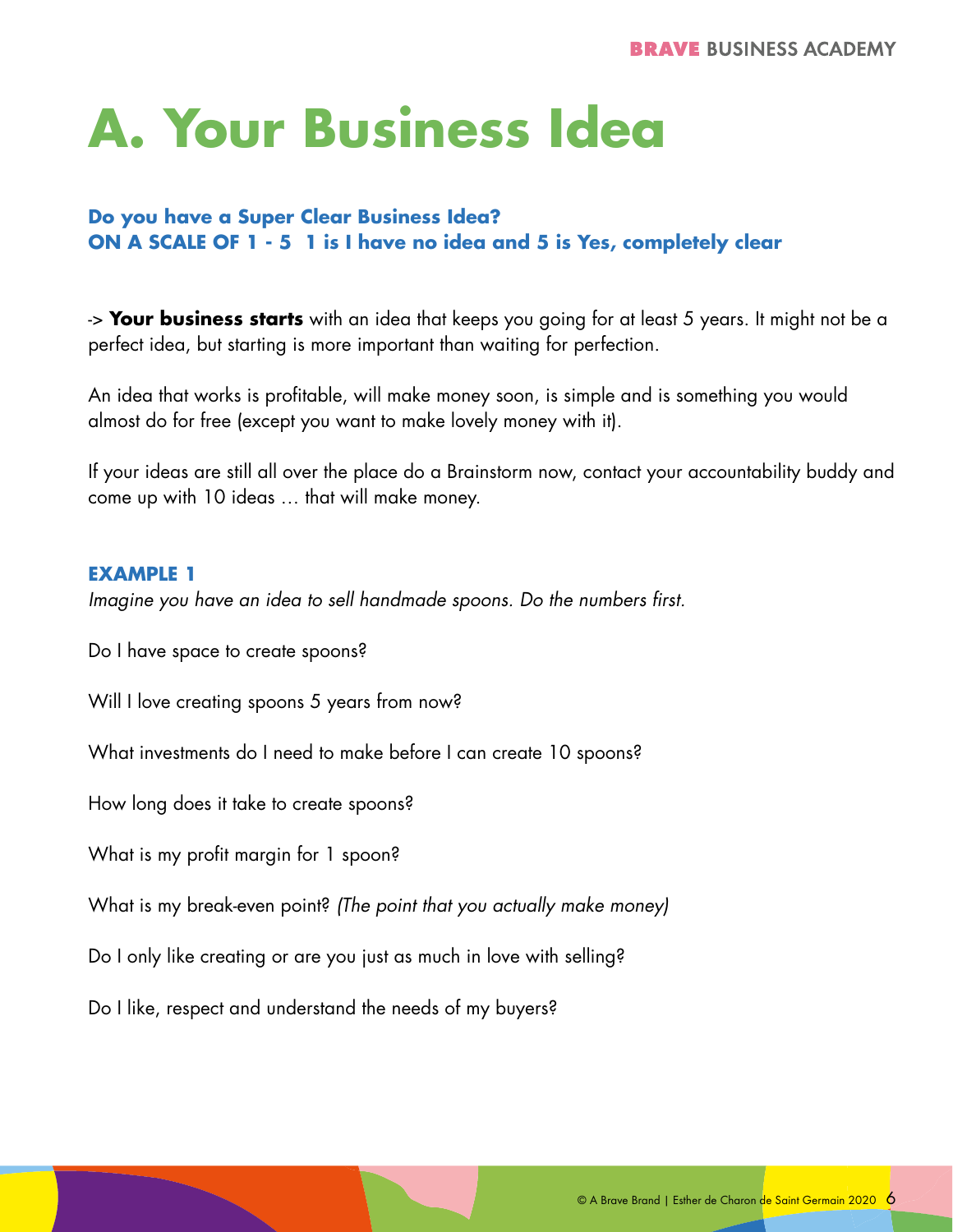#### **EXAMPLE 2**

*Imagine you have an idea to teach Pinterest. Do the numbers first.*

Will I love teaching Pinterest in 5 years from now?

What makes me different from other people who teach Pinterest?

What investments do I need to make before I make a profit?

Are there other ways to make money, like being an affiliate for Tailwind?

Do I fully understand the needs and desires of my target audience?

Does this type of business fit my business personality, or will I get bored?

Do I have a customer journey that will take my client from buying a small evergreen product to a Premium Package?

\* The customer journey is the journey your client makes from the First Contact to Signing up for something, Working with you, Receiving emails and Signing up for something new etc. etc.

Brainstorm Ideas now.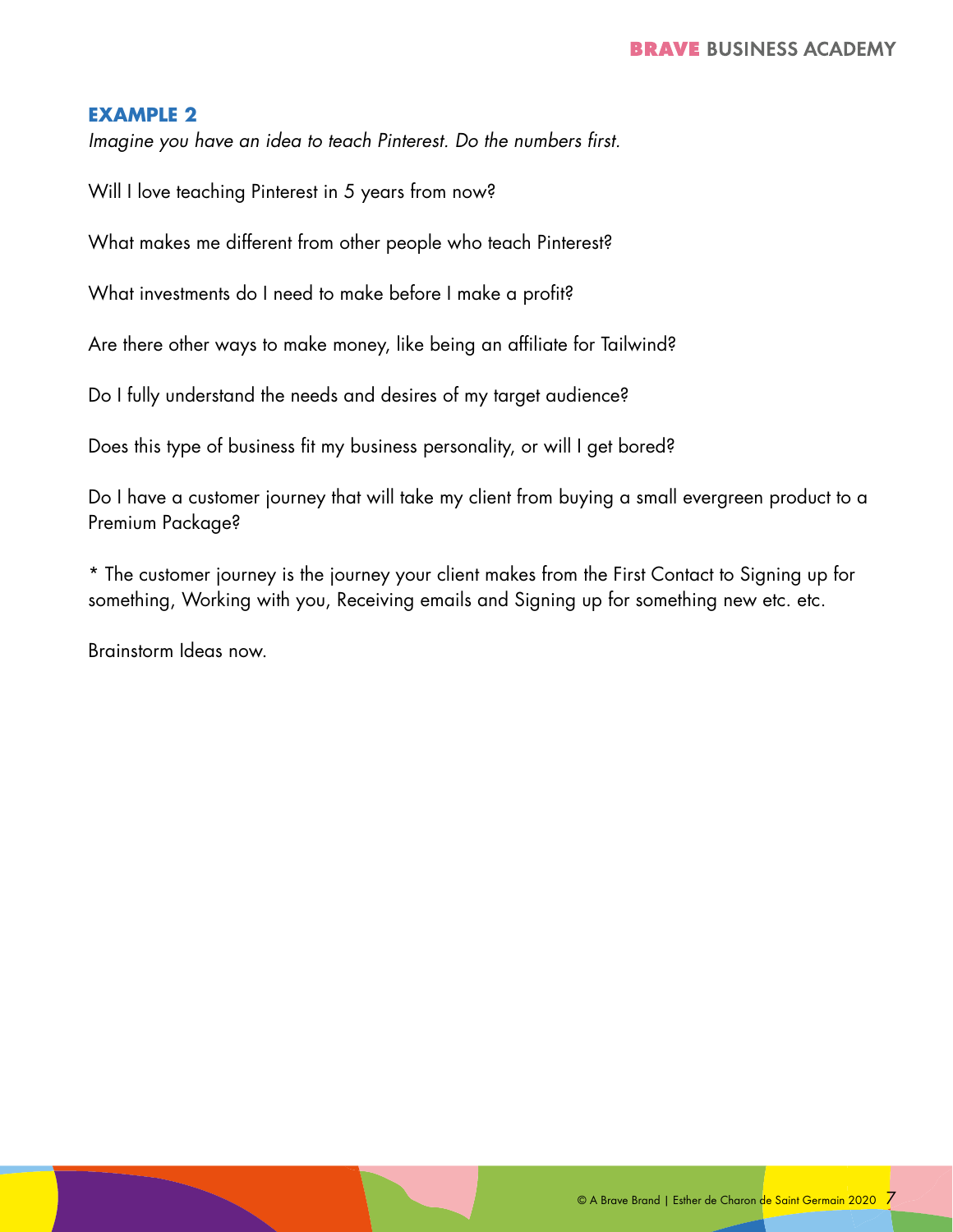| 10 Ideas I love doing for the next 5 to 10 years and will make money. |  |  |  |  |  |
|-----------------------------------------------------------------------|--|--|--|--|--|
|-----------------------------------------------------------------------|--|--|--|--|--|

#### 

#### 

You need these answers for the Next step.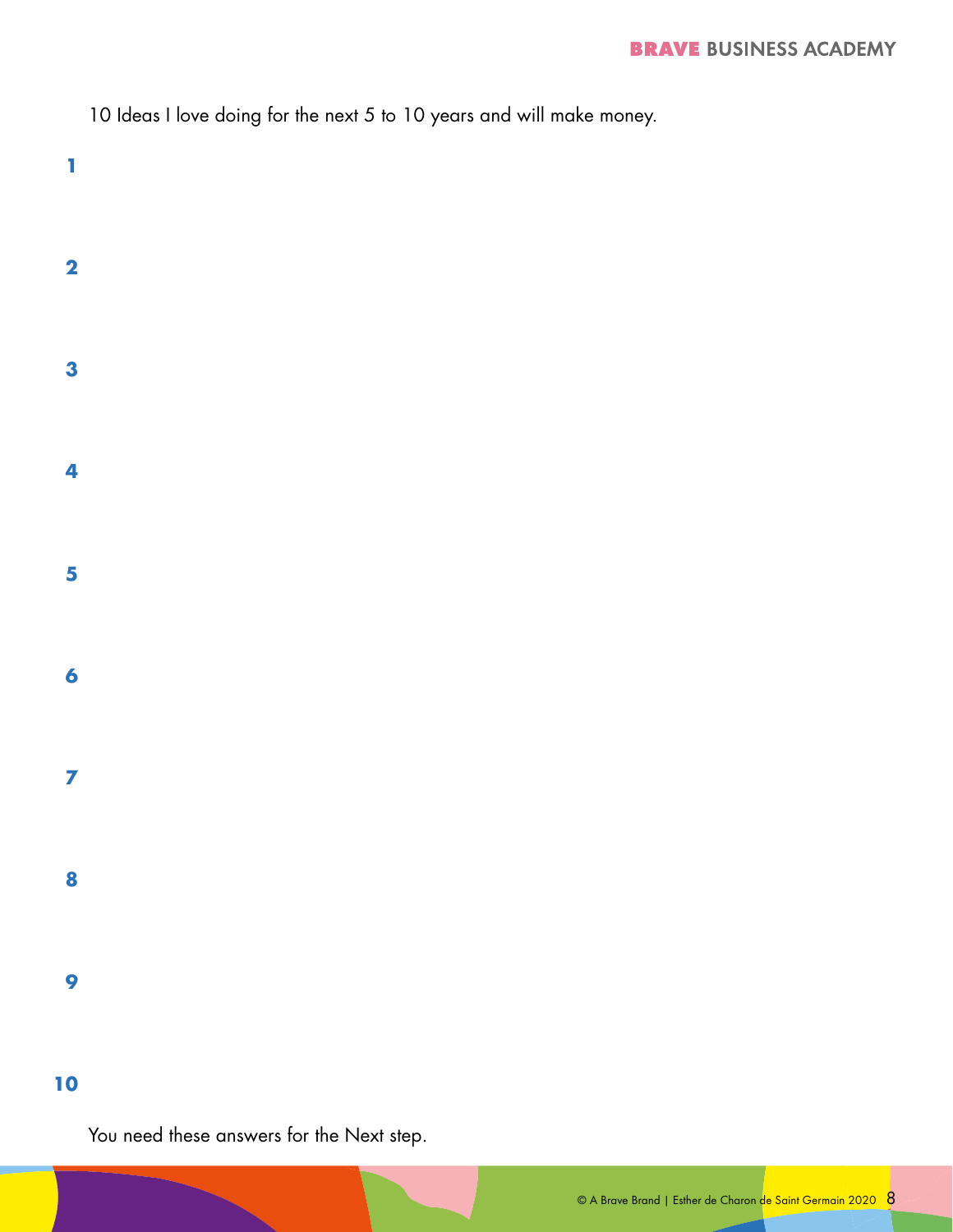### **B. YOUR NICHE**

#### **\* I have a clear and distinctive niche On a scale of 1 - 5**

#### **1 is I have no idea what my Niche is and 5 is my Niche is So Good!**

Is your business uniquely positioned? Are you completely clear on what makes you different from all the other coaches, yoga teachers, artists, healers, dancers, lawyers, architects, etc. out there?

For instance, if you are a money coach, what makes you different? Aim for maximum uniqueness and niche.

#### **ACTION**

#### **Find your unique position and niche**

Spend a couple of hours to research your fellow money coaches. Warning: They are NOT your enemies or your competitors. Just check them out.

#### **STEP 1. FIND YOUR UNIQUE POSITION AND NICHE**

Find 5/10 entrepreneurs who 'sort-of-do-what-you-do' and who are 'more or less' at the level you're at. Write down their URL, their name, and the name of their business.

#### **Research:**

**A.** Their tone of voice (happy, severe, upbeat, strict, serious, etc)

**B.** Can you figure out who they're talking to? Find their soul audience.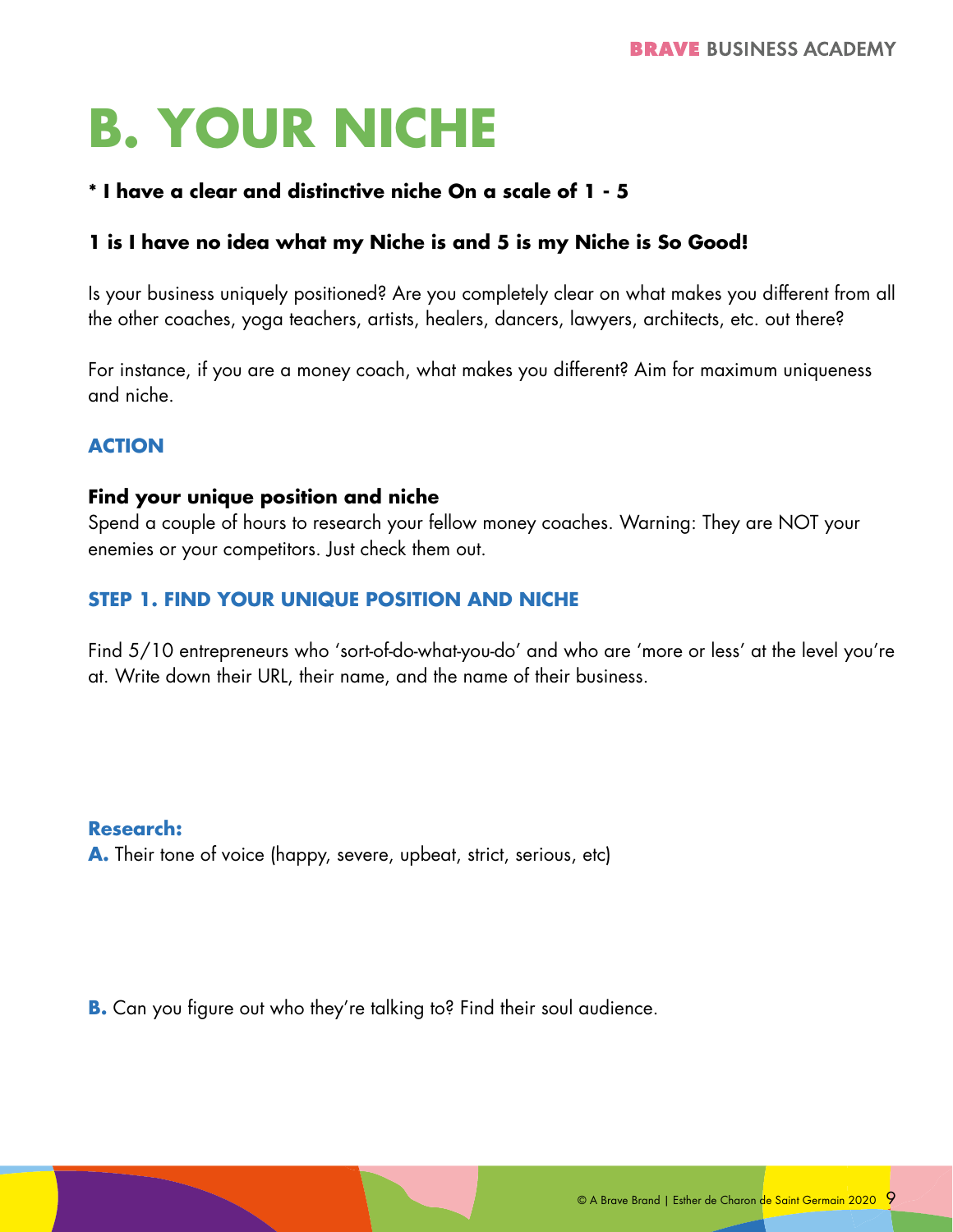**C.** What is their solution? Do they use a method or coaching? And what is the outcome they promise?

**D.** Do they have a freebie? What is it? Would you download it?

**E.** Are they targeting high-end, middle of the market, low-priced or a mix?

**F.** Do you think you could be a client of her/him? Why is that

G. What kind of imagery is she/he using? Stock, custom made pics, who are on those images. Look carefully. Do you feel represented?

H. Can you find what you need? If not, learn from it. What could you do differently?

**I.** If you position yourself opposite your peers, what elements make you completely different?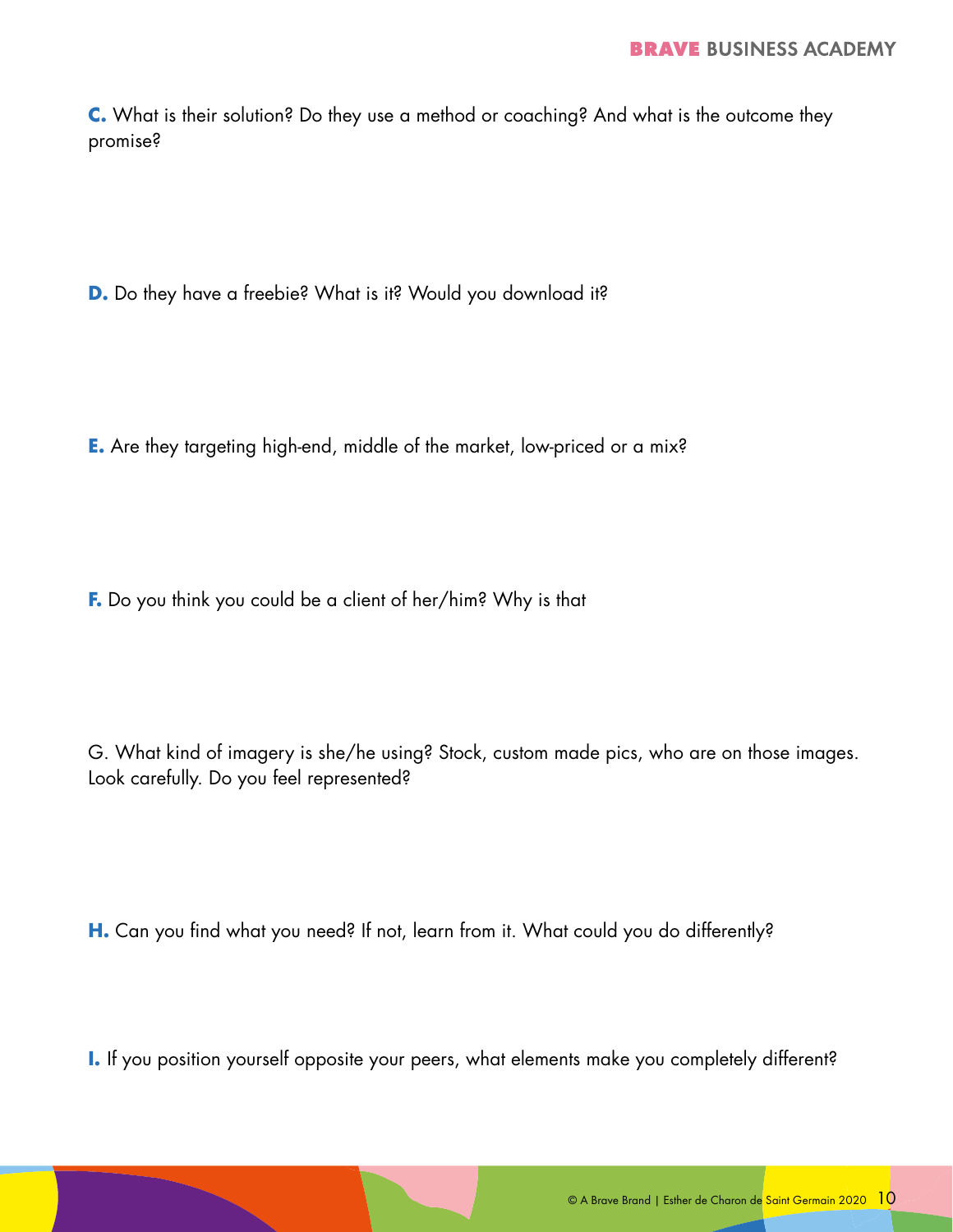#### **STEP 2. FIND YOUR UNIQUE POSITION AND NICHE**

Find 1 - 3 entrepreneurs who 'sort-of-do-what-you-do' and who are at a Very Different Level Because they are already well-known experts. Write down their URL, their name, and the name of their business.

#### **Research:**

A. Why are they being seen as an expert? For instance, because they've been on Oprah, they are successful podcasters, they wrote books, etc.

**B.** Imagine you've never heard of this person and their business before, what makes you sense that they are The Expert?

**C.** What is their tone of voice (happy, severe, upbeat, strict, serious, etc) do talk about I, or we?

**D.** Can you figure out who they're talking to? Can you find their soul audience?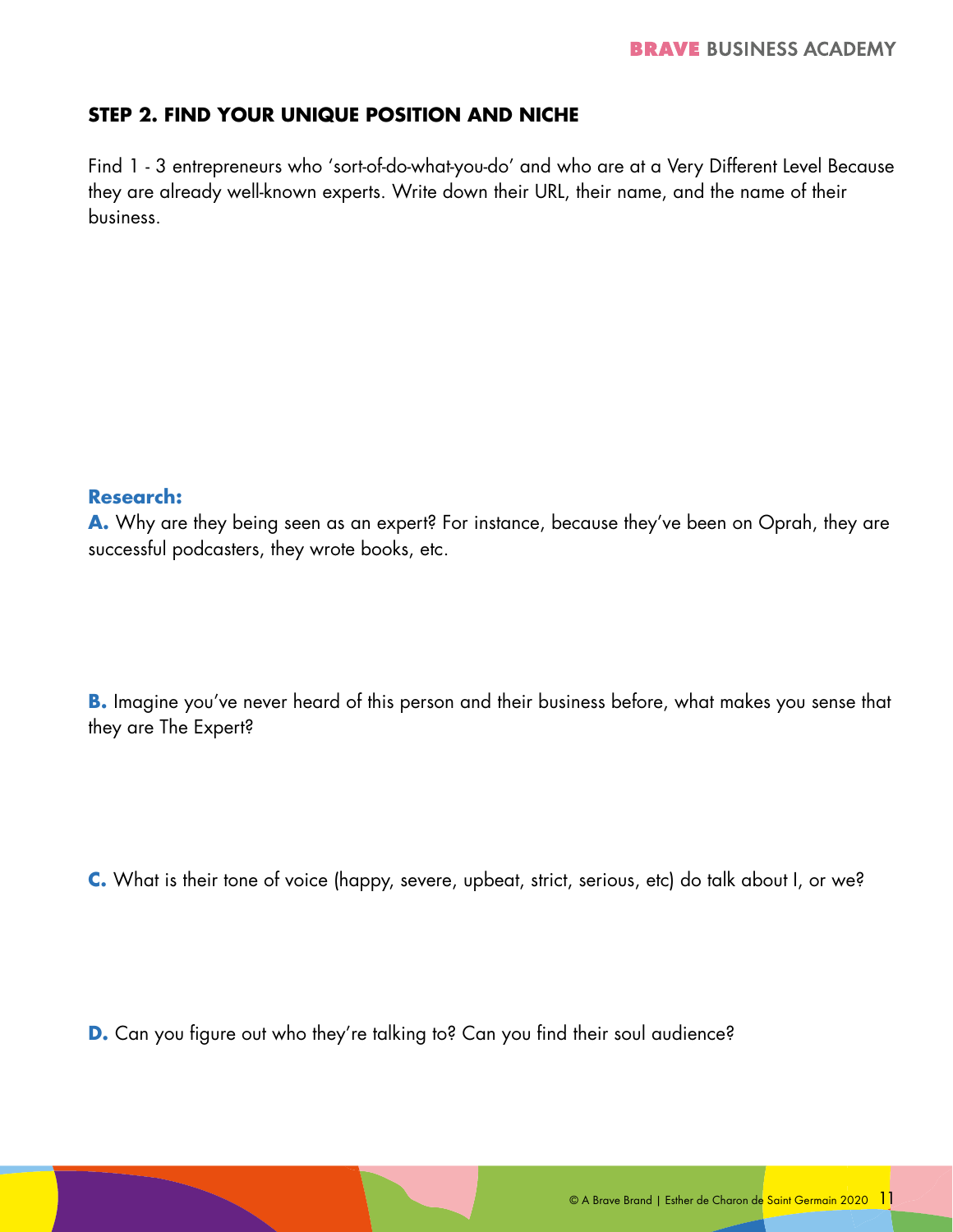**E.** What solution do they offer? Do they use a method or coaching? And what is the outcome they promise?

**F.** Are they targeting high-end, middle of the market, low-priced or a mix?

**G.** Do you think you could be a client of her/him? Why is that

**H.** What kind of imagery is she/he using? Stock, custom made pics, who are on those images. Look carefully. Do you feel represented?

**I.** Can you find what you need? If not, learn from it. What could you do differently?

**J.** If you position yourself opposite your peer, what elements make you completely different?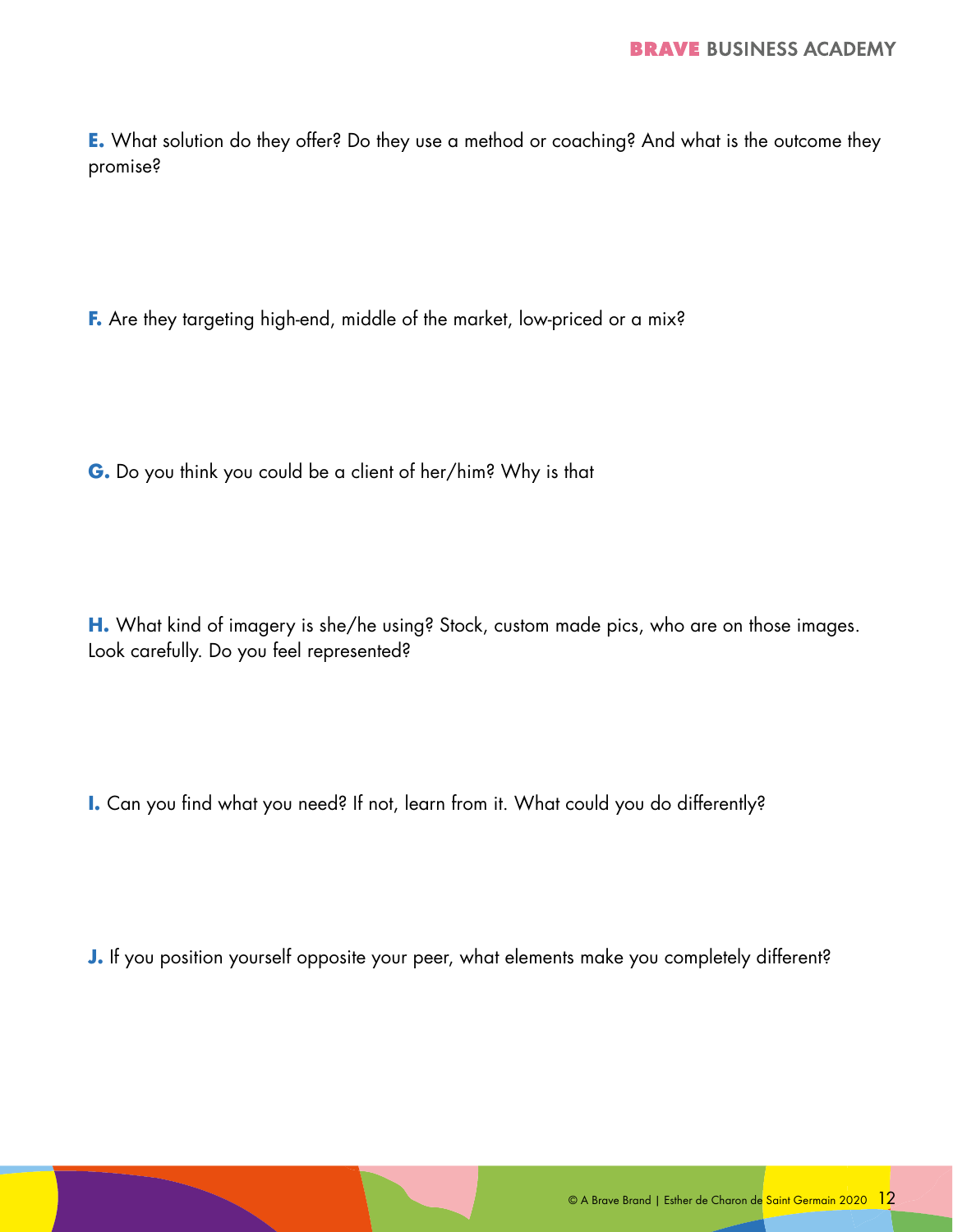#### **STEP 3 FIND YOUR UNIQUE POSITION AND NICHE**

Read all your answers carefully and write down

- **1. WHAT** elements in YOUR business make you unique and niche
- **2. HOW** can people SEE and SENSE your Niche?

**Take time to answer and discuss with your accountability buddy**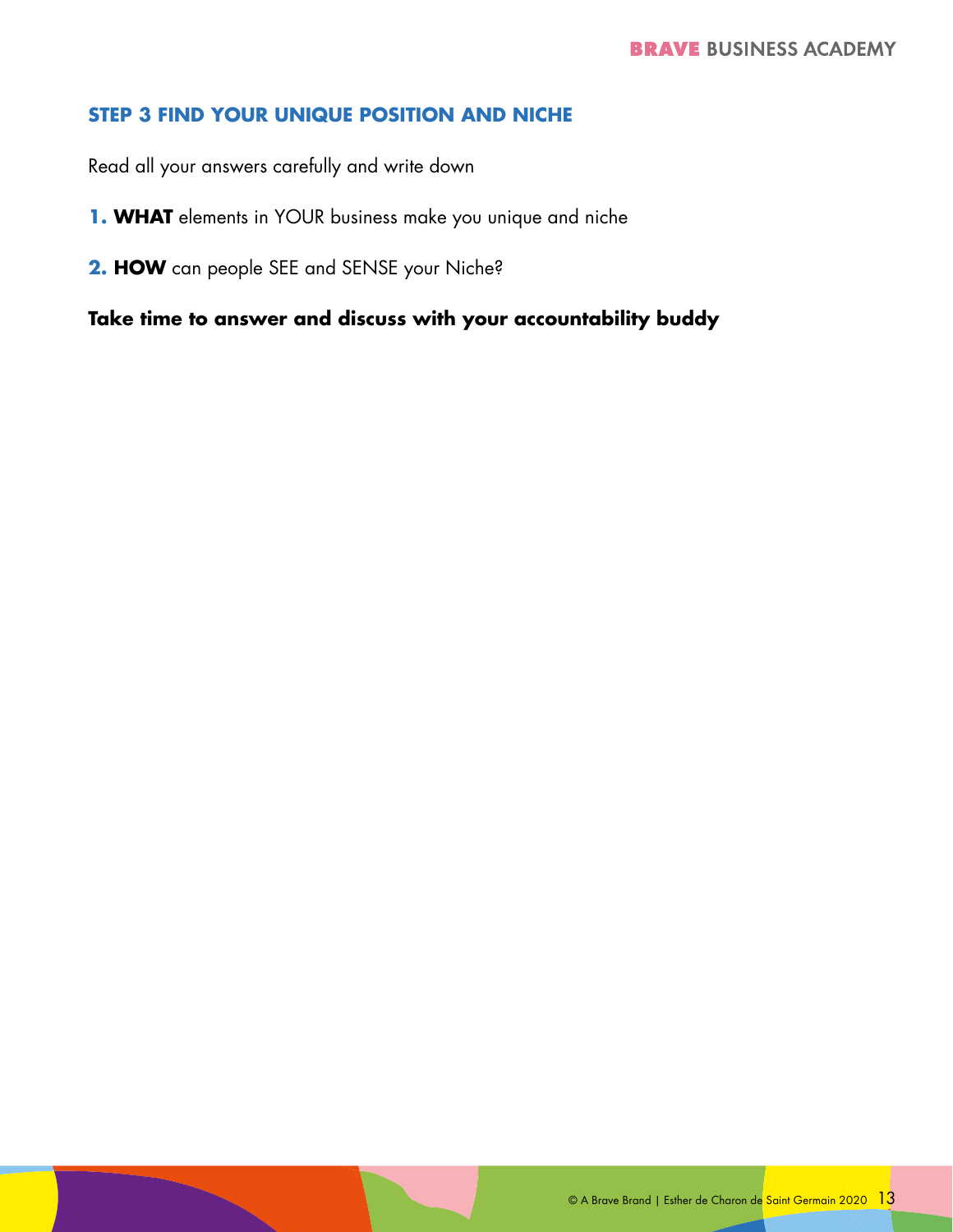#### **STEP 4 IMPLEMENT YOUR UNIQUE POSITION AND NICHE AND MIX WITH YOU BUSINESS IDEAS**

After you've done all the research it's time to implement.

#### **A. I know this is my NICHE (this is what makes me unique and what makes me different from my peers) and I will infuse ALL my communication with this special Cocktail.**

- This is my unique approach *(the way you offer the solution)*

- This my unique background (*education, personal experience, etc)*

- This is my unique story *(the story about why and how you came to where you are right now)*

- This is my unique personality *(like sensitive, super extravert, quick-witted, colorful, etc.)*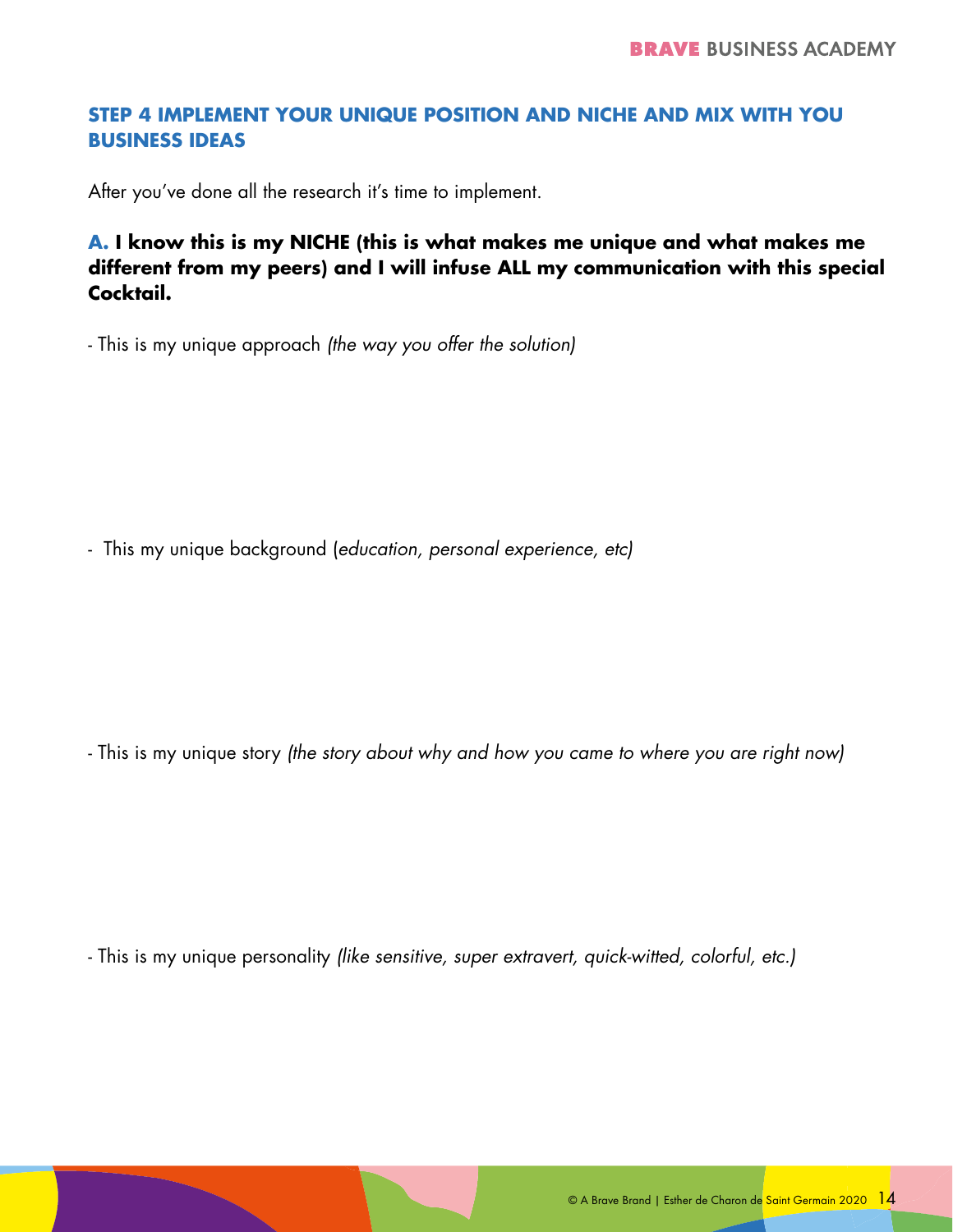#### **B. This is my business idea and that idea will always be at the center of everything I share**

*(go back to part 1 to add your business ideas here)*

- This is the business idea that I love the most and want to focus on for the next 5 years

- These are the titles of 20 to 30 pieces of content that are clear showcases of my Business and my unique offer(s), that I will get out in the next 1 - 3 months.

These can be videos, blog posts, Social Media, etc. HOW TO and HOW I posts are ALWAYS a great idea.

#### **TIP:** HOW TO REPURPOSE YOUR CONTENT

Start with what you're good at. Are you rocking Facebook Live? Great. Start with that. Download your video. Send the File to Rev.com for the transcription. Repurpose that text for your Blog post and use parts of the blog posts for your social media posts.

#### **C. I will implement the following in my communication so people can SENSE and SEE my niche (and overtime go from audience to client)**

#### *- My tone of voice.*

This is the way you talk, how you communicate, special words, serious, funny, writing style, using the I or we form, etc.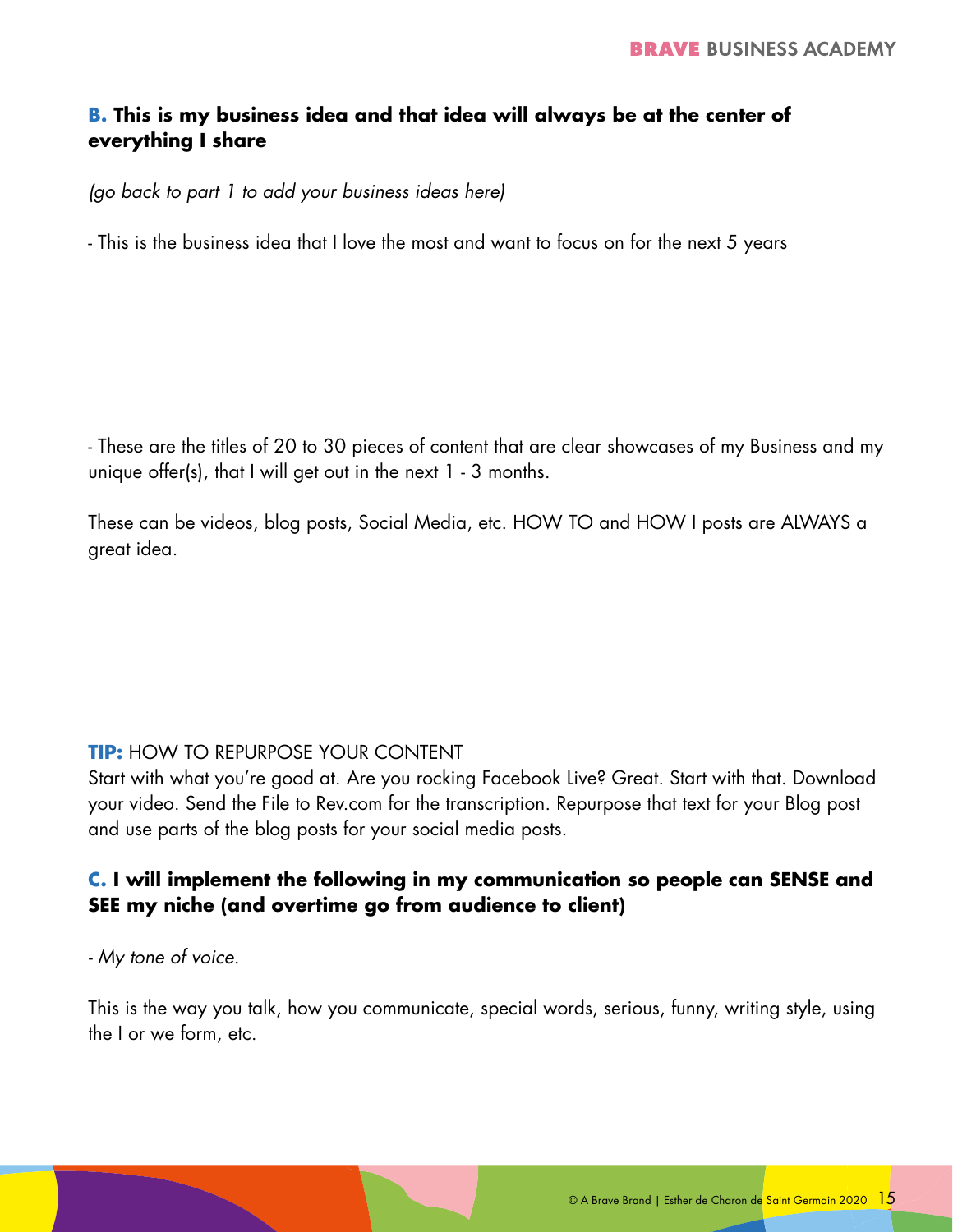- Describe exactly WHERE you will start implementing. Like what piece of content: a blog post, a post on Facebook, your Homepage, etc. Add a date when it's going to be ready. Add the date to your calendar

- My images and videos *(including pictures of myself - I will start sharing selfies!)* Decide on a style *(don't go for perfect, just start with what you know)* Make sure the people you want to attract are represented. The right images are Gold! *(check the sources in the Ultimate Tech and Tools list)*

- Collect images, take a couple of selfies *(the appointment with a real photographer will come next)* and add them to your posts, website or email.

Add a date when it's ready.

Add the date to your calendar

#### *- My freebie*

Decide on a freebie that underlines your unique approach, that serves your audience and is possibly the start of a very long relationship between you and your client.

If you feel overwhelmed because you actually don't know who your soul clients are, go into the Membership and do **'Client Magic'** and **'How to Create an Amazing Freebie'** first and then come back here.

Add a date when your freebie will be ready.

Add the date to your calendar